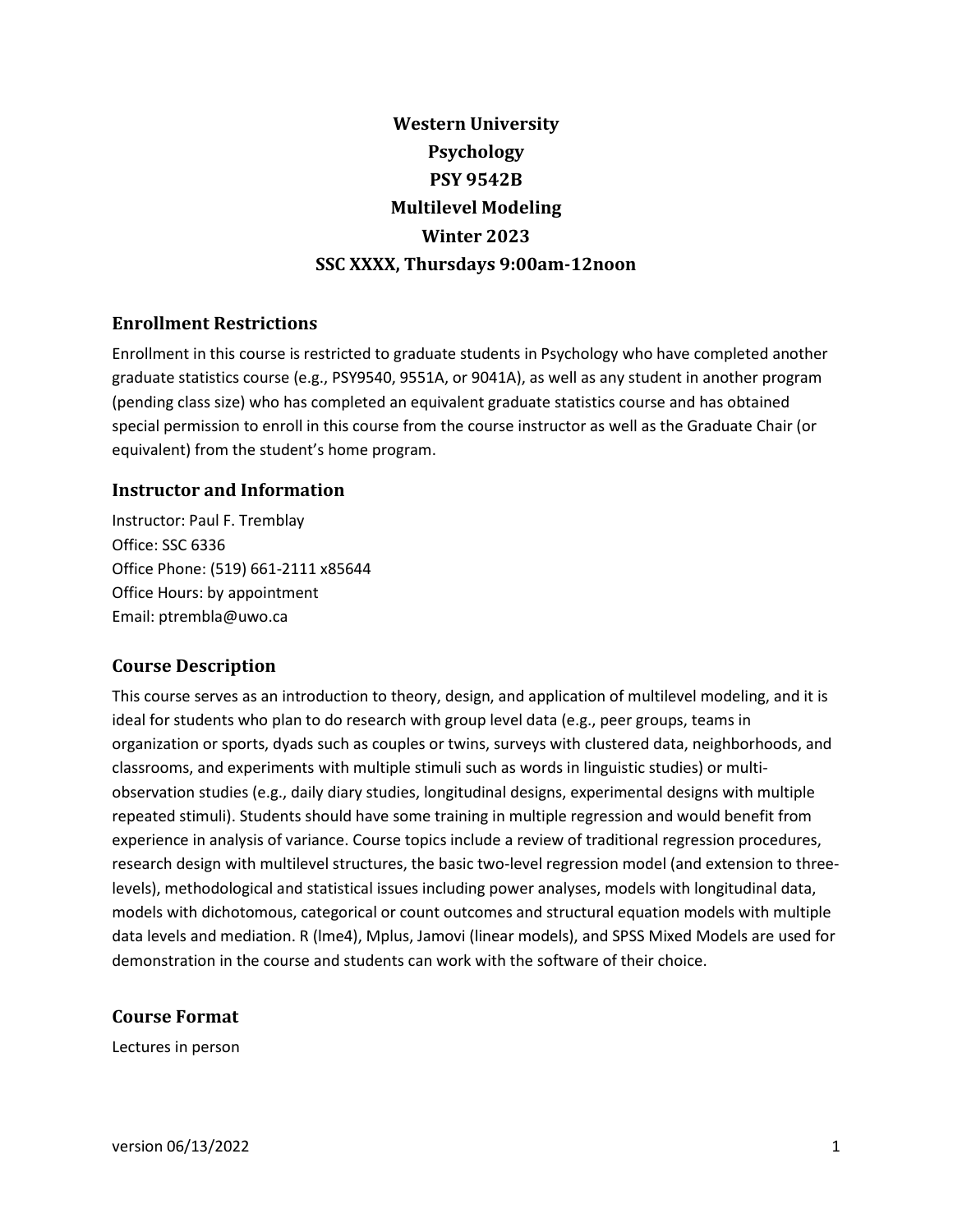# **Course Learning Outcomes/Objectives**

The overall objective is to acquire with the necessary knowledge to apply MLM to research through hands-on individualized projects tailored to researchers' interests and needs. Students will have the opportunity to analyze their own data, to use large data sets provided in the course, or to conduct a simulation study. Upon completion of this course, students should be able to:

- 1. Design MLM studies in three general contexts: (1) persons/entities within groups/cluster, (2) repeated/multiple observations within persons/entities, and (3) designs with two random factors such as observations within persons and stimuli.
- 2. Understand and use concepts such as fixed vs. random factors and fixed vs. random effects.
- 3. Conduct the analyses (in software of their choice)
- 4. Report and interpret the results in a coherent way that also conforms to typical publication format.

# **Course Materials**

Textbook (available for pdf download through online Western Library). The first two books are very similar except that they use different software packages and have one or two unique chapters.

Finch, W. H., Bolin, J. E., & Kelley. (2019). *Multilevel Modeling Using R. Second Edition*. New York: CRC Press.

Finch, W. H., Bolin, J. E. (2017). *Multilevel Modeling Using Mplus*. New York: CRC Press.

The following handbook is also available online at the Western Library. You can download individual chapters. See few recommended chapters in section on topics and schedule.

Humphrey S. E., & LeBreton, J. E. (Editors). (2019). *The Handbook of Multilevel Theory, Measurement, and Analysis*. American Psychological Association.

A few key articles (see course timeline below) will also be used. See also course OWL website for more resources including software documents and data files.

| <b>Assignment</b>    | Due date        | <b>Value</b> | Topic                                             |
|----------------------|-----------------|--------------|---------------------------------------------------|
| Lab1                 | Feb 9           | 15%          | People nested in groups analysis and report       |
| Lab <sub>2</sub>     | Mar 9           | 15%          | Observations nested in people analysis and report |
| Lab <sub>3</sub>     | Mar 23          | 15%          | Evaluation of MLM study                           |
| Project proposal     | Mar 2           | 15%          |                                                   |
| Project presentation | Mar 30 or Apr 6 | 15%          |                                                   |
| Project paper        | Apr 13          | 25%          |                                                   |

# **Methods of Evaluation**

Lab assignments will be provided two weeks before the due date. See further details on project below.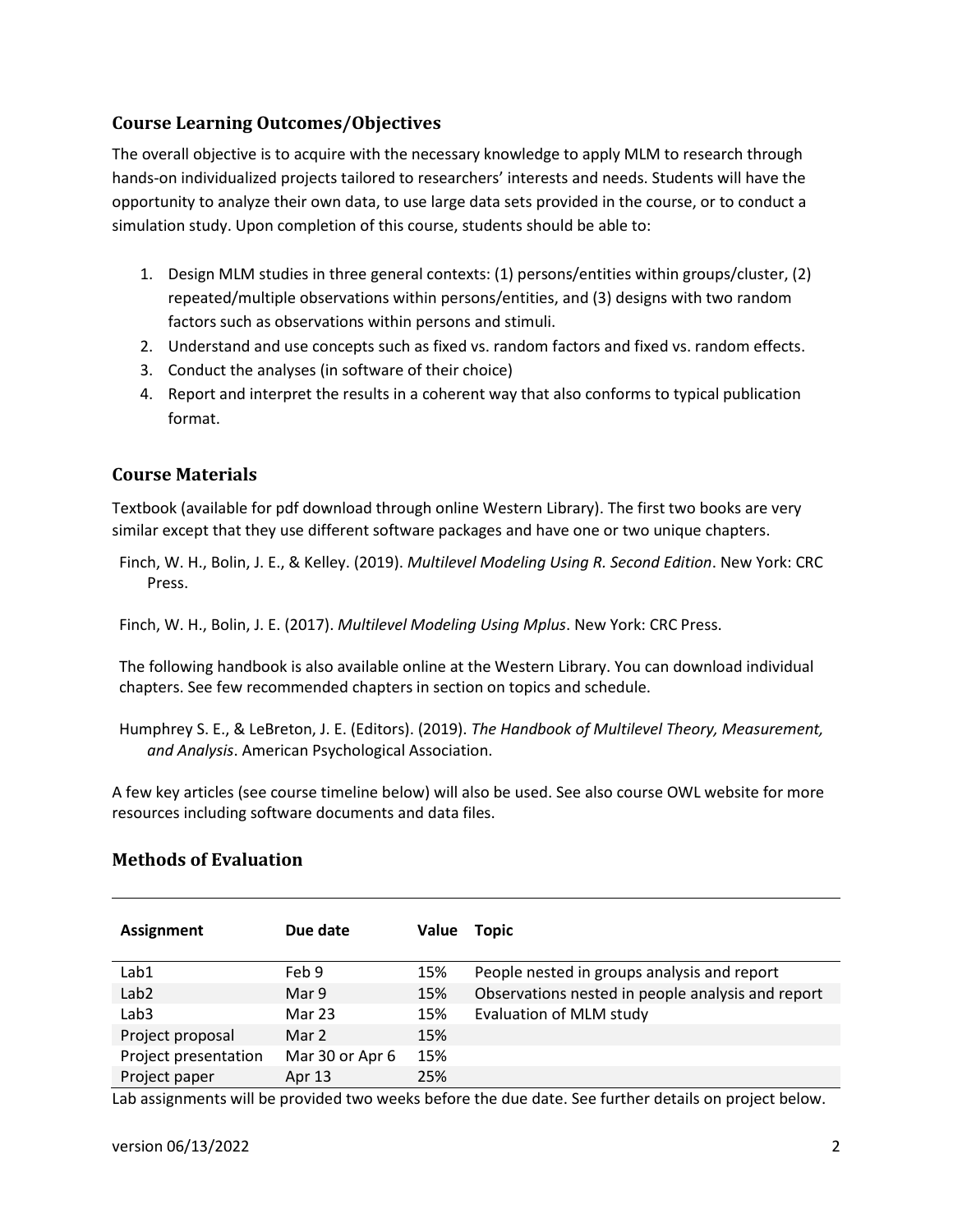**Individual project (15% proposal + 15% presentation + 25% paper = 55%).** The individual project will consist of a study involving a multilevel data set and will include the data analysis, interpretation, a full manuscript report, and a presentation. I have collected a variety of secondary data sets that would be ideal for impressive secondary MLM projects. Alternatively, many students take this course because they are currently working or plan to work on a project with their own data. I have seen some of these course projects turn into published journal articles!

The main requirement is a multilevel design with observations at level-1 nested in a level-2 unit (e.g., students nested within classrooms, repeated observations nested within people). The second requirement is that you have at least one level-1 predictor and one level-2 predictor. The third requirement is that you use a model building approach in which you start with a simple intercept-only model and add your predictors in subsequent models. Note that for those using repeated measures, you have the option to model time using a latent growth modeling approach. If you want to do something different such as a Monte Carlo study or a confirmatory factor analysis/structural equation model combining level-1 and level-2 data, please discuss your idea with me.

- 1. **Research idea (by Feb 2)**. This should be about the length of an abstract outlining the main purpose, description of the structure of the data and sample size, and a summary of the measures, and the analytic procedure.
- 2. **Research proposal (due March 2; 15%)**. A three to four-page max description of your project outlining your objectives, hypotheses, research design, description of data, and description of variables/measures, and analytic procedure.
- 3. **Presentation (March 30 or April 6; 15%)**. You will have 20 minutes (max) to do your presentation followed by a 5-10 min discussion. Two students will be assigned to comment and to ask questions first followed by questions from the rest of the class. You will be rated on the material in your slideshow (10%) as well your presentation itself (5%; ability to present and explain clearly). Your slides will be due the same day.
- 4. **Paper (due April 13, one week after the last class; 25%).** Your paper should generally be written as a manuscript for publication. Your introduction can be less elaborate than in publication manuscript, but you should include a rationale, objectives and hypotheses and a brief review of the literature. The text should be no longer than 20-25 double spaced pages and you should include tables and or figures. One good way to present your analyses is by using a table describing the models that you ran. See for example the tables in the Peugh (2010) article.

**45%: 3 lab/assignments**. You will have two weeks to complete an assignment (due at the beginning of class). These assignments will include data analysis, reporting, interpretation, discussion of results, and other questions. Late assignments include a 5% deduction per 24 hours, and assignments that are more than one week late will not be accepted for partial marks. I recognize the stressful situation we are in this semester. If you anticipate any problems meeting deadlines, please contact me prior to the due date.

*Rules about working in groups*. I am supportive of students working in groups to conduct the analyses and discuss the assignments. However, you are required to write your own report with no duplication from your colleagues' work. The assignments will often require you to choose a subset of variables, and to make decisions about plausible strategies.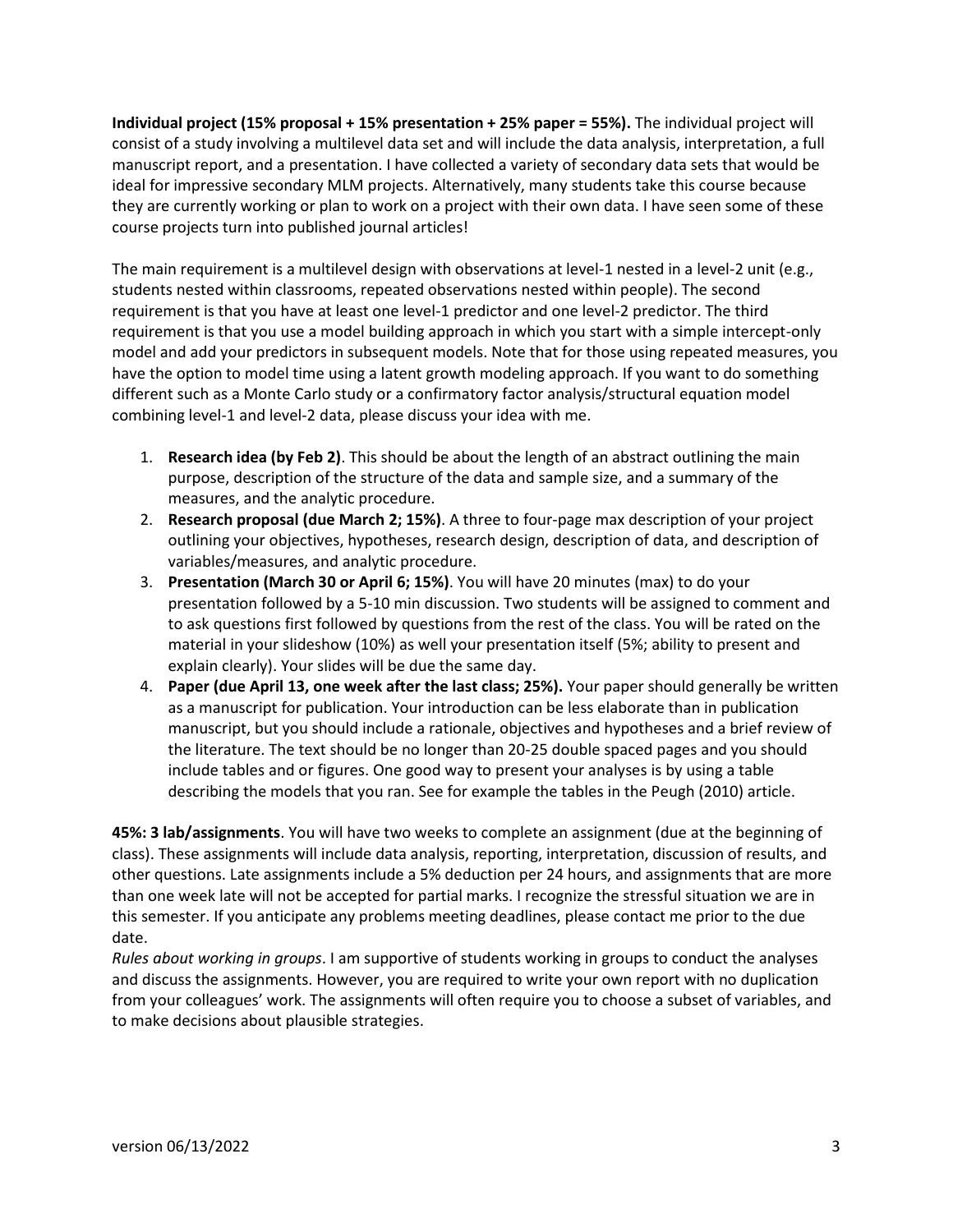# **Course Timeline**

List of readings may be updated before start of the course. (\*\*\*refers to advanced material) **Jan 12. OVERVIEW**

- Ch 1. Linear Models (Finch…R or Mplus)
- Kahn, J. H. (2011). Multilevel modeling: Overview and applications to research in counseling psychology. *Journal of Counseling Psychology*, *58*, 257-271.

Peugh, J. L. (2010). A practical guide to multilevel modeling. *Journal of School Psychology*, *48*, 85-112.

- \*\*\*McNeish, D. & Kelley, K. (2019). Fixed effects models versus mixed effects models for clustered data: Reviewing the approaches, disentangling the differences, and making recommendations. *Psychological Methods*, *24*, 20-35.
- \*\*\*McNeish, D., Stapleton, L. M., & Silverman, R.D. (2017). On the unnecessary ubiquity of hierarchical linear modeling. *Psychological Methods*, *22*, 114-140.

#### **Jan 19. THEORY I: INDIVIDUALS NESTED IN GROUPS**

Ch 2. An Introduction to Multilevel Data Structure (Finch…R or Mplus) Ch 3. Fitting Two-Level Models in R (Finch…R) or (Finch…Mplus)

- Plouffe, R. A., & Tremblay, P. F. (2017). The relationship between income and life satisfaction: Does religiosity play a role? *Personality and Individual Differences*, *109*, 67-71.
- Wang, Y-D, & Hsieh, H-H. (2012). Toward a better understanding of the link between ethical climate and job satisfaction: A multilevel analysis. *Journal of Business Ethics*, *105*, 535-545.

#### **Jan 26. THEORY II: OBSERVATIONS NESTED WITHIN INDIVIDUALS – LONGITUDINAL and DIARY**

- Ch 5. Longitudinal Data Analysis Using Multilevel Models (Finch…R) or Ch 6. (Finch…Mplus)
- Cole, D.A., Lu, R., Rights, J.D., Mick, C.R., Lubarsky, S.R., Gabruk, M.E., Lovette, A.J., Zhang, Y., Ford, M.A., Nick, E.A. (2020). Emotional and cognitive reactivity: Validating a multilevel modeling approach to daily diary data. *Psychological Assessment*, *32*, 431-441.
- Hoffman, L., & Stawski, R. S. (2009). Persons as contexts: evaluating between-person and within-person effects in longitudinal analysis. *Research in Human Development*, *6*, 97-120.
- Pila, E., Gilchrist, J. D., Kowalski, K. C., & Sabiston, C. M. (2022). Self-compassion and body-related selfconscious emotions: Examining within- and between-person variation among adolescent girls in sport. *Psychology of Sport & Exercise*, *58*, 102083.
- \*\*Quené, H., & van den Bergh, H. (2004). On multi-level modeling of data from repeated measures designs: a tutorial. *Speech Communication*, *43*, 103-121.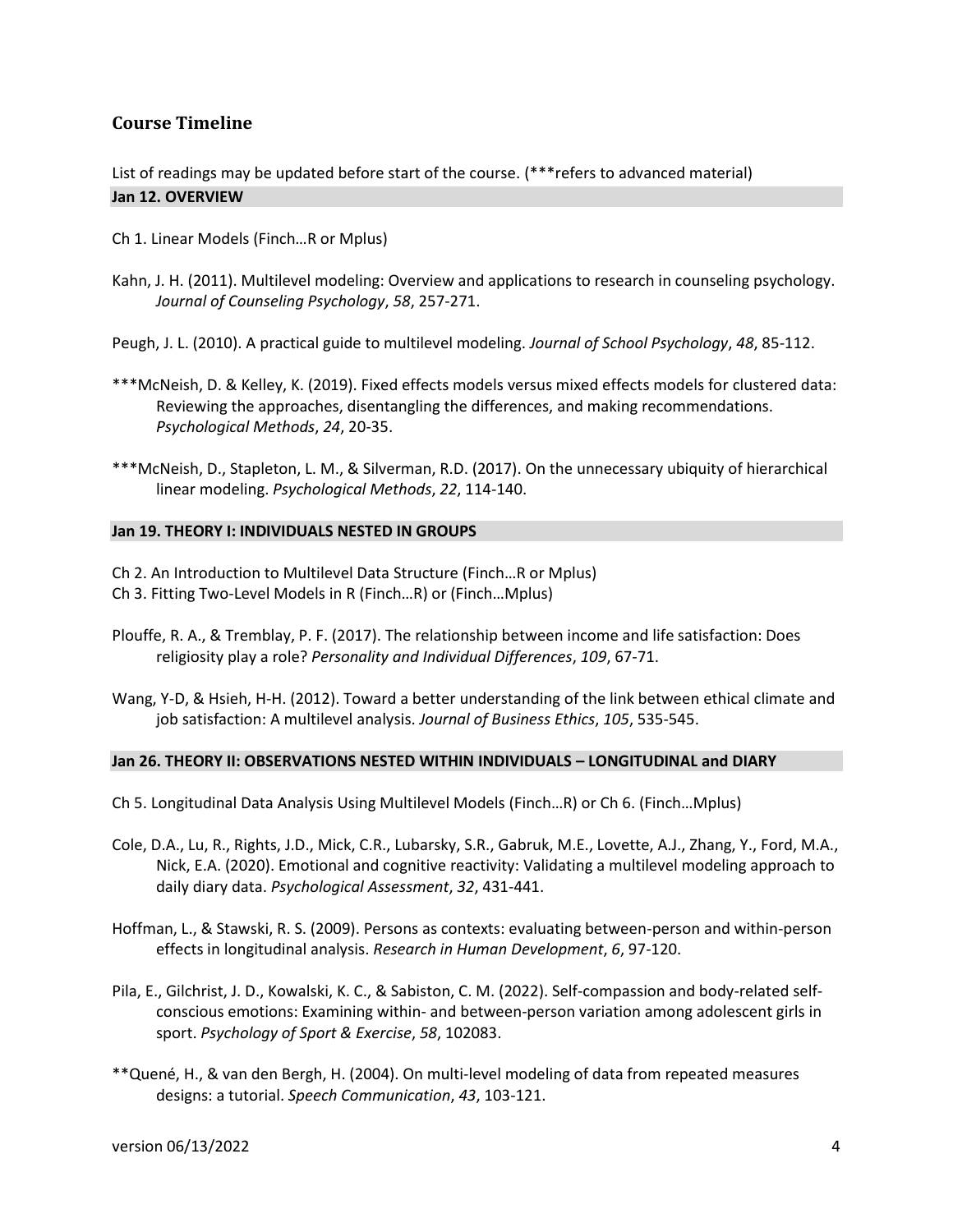#### **Feb 2. THEORY III: OBSERVATIONS NESTED WITHIN INDIVIDUALS – MULTIPLE STIMULI**

- Carson, R. J., & Beeson, C. M. L. (2013). Crossing language barriers: Using crossed random effects modelling in psycholinguistics research. *Tutorials in Quantitative Methods for Psychology*, *9*, 25- 41.
- Claus, A. M., Arend, M. G., Burk, C. L., Kiefer, C., & Wiese, B. S. (2020). Cross-classified models in I/O psychology. *Journal of Vocational Behavior*, 120, 103447. <https://doi.org/10.1016/j.jvb.2020.103447>
- Cole, D.A., Lu, R., Rights, J.D., Braehmer, S.F., Lubarsky, S.R., Mick, C.R., Zhang, Y., Ford, M.A., Lovette, A.J., Gabruk, M.E., Nick, E.A. (2020). Dynamic measures of emotional and cognitive reactivity in college students. *Psychological Assessment*, *30*, 109-122.
- Locker, L., Hoffman, L., & Bovaird, J. A. (2007). On the use of multilevel modeling as an alternative to items analysis in psycholinguistic research. *Behavior Research Methods*, *39*, 723-730.

#### **Feb 9. ANALYSIS I: THE BASIC TWO-LEVEL MODEL (Individuals nested in groups)**

- Ch 3. Fitting Two-Level Models in R (Finch…R) or (Finch…Mplus)
- Brown, V. A. (2021). An introduction to linear mixed-effects modeling in R. Advances in Methods and Practices in Psychological Science, 4, 1-19. doi: 10.1177/2515245920960351

#### **Feb 16. ANALYSIS II: THE BASIC TWO-LEVEL MODEL (Longitudinal)**

Ch 5. Longitudinal Data Analysis Using Multilevel Models (Finch…R) or Ch 6. (Finch…Mplus)

#### **Mar 2. ANALYSIS III: THE BASIC TWO-LEVEL MODEL (Multiple stimuli and cross-classified designs)**

- Carson, R. J., & Beeson, C. M. L. (2013). Crossing language barriers: Using crossed random effects modelling in psycholinguistics research. *Tutorials in Quantitative Methods for Psychology*, *9*, 25- 41.
- Locker, L., Hoffman, L., & Bovaird, J. A. (2007). On the use of multilevel modeling as an alternative to items analysis in psycholinguistic research. *Behavior Research Methods*, *39*, 723-730.

#### **Mar 9. ADVANCED ISSUES: Centering, Variance Explained, Three-Level Models**

- Ch 4. Three-Level and Higher Models (Finch…R) or Ch 5 (Finch…Mplus)
- Enders, C. K., & Tofighi, D. (2007). Centering predictor variables in cross-sectional multilevel models: A new look at an old issue. *Psychological Methods*, *12*, 121-138.
- Hamaker, E. L. & Muthén, B. (2019). The fixed versus random effects debate and how it relates to centering in multilevel modeling. *Psychological Methods*, *25*, 365-379.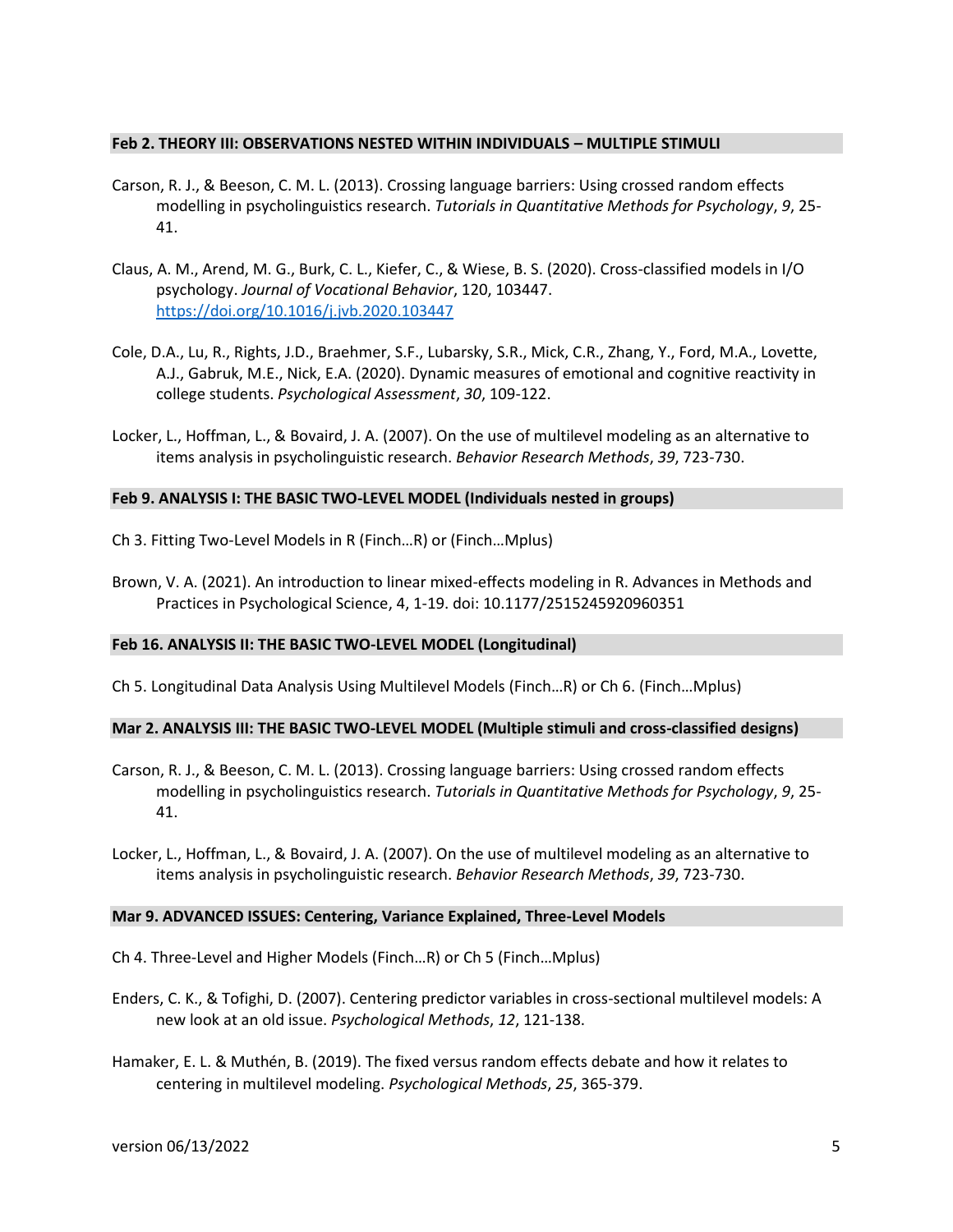- Rights, J. D., Preacher, K. J., & Cole, D. A. (2020). The danger of conflating level-specific effects of control variables when primary interest lies in level-2 effects. *British Journal of Mathematical and Statistical Psychology*, *73*, 194-211.
- Rights, J.D., & Sterba, S.K. (2019). Quantifying explained variance in multilevel models: An integrative framework for defining R-squared measures. Psychological Methods, 24, 309-338.
- Peugh, J. L. (2014). Conducting three-level cross-sectional analyses. *Journal of Early Adolescence*, *34*, 7- 37.

#### **Mar 16. ADVANCED ISSUES: Missing Data, Data Inspections, Monte Carlo Simulation of Power**

- Ch 6. Graphing Data in Multilevel Contexts (Finch…R only) Ch 10. Advanced Issues in Multilevel Modeling (Finch…R only)
- Arend, M. G., & Schäfer, T. (2019). Statistical power in two-level models: A tutorial based on Monte Carlo Simulation. *Psychological Methods*, *24*, 1-19.
- McNeish, D., & Stapleton, L.M. (2016). The effect of small sample size on two level model estimates: A review and illustration. *Educational Psychology Review*, *28*, 295-314.
- Muthén, L. K., & Muthén, B. O. (2002). How to use a Monte Carlo study to decide on sample size and determine power. *Structural Equation Modeling*, *9*, 599-620.

Grund et al. (Ch 16). Missing data in multilevel research. In Humphrey & LeBreton

Scherbaum, C. A., & Pesner, E. (Ch 14). Power analysis for multilevel research. In Humphrey & LeBreton

#### **Mar 23. ADVANCED ISSUES: I. Analyzing Dyad Models; II. Logistic Models**

- Ch 7. Brief Introduction to Generalized Linear Models (Finch…R or Mplus) Ch 8. Multilevel Generalized Linear Models (Finch…R or Mplus)
- Coxe, S., West, S. G., Aiken L. S. (2009). The analysis of count data: A gentle introduction to poisson regression and its alternatives. *Journal of Personality Assessment*, *91*, 121-136. doi: 10.1080/00223890802634175
- Kenny, D. A., & Kashy, D. A. (2010). Dyadic data analysis using multilevel modeling. In J. J. Hox & J. K. Roberts (Eds.), *Handbook of Advances Multilevel Analysis* (pp.335-370). New York: Routledge.

#### **Mar 30. MULTILEVEL CFA AND SEM; PRESENTATIONS**

Ch 9. Multilevel Latent Variable Models in Mplus (Finch… Mplus only)

Dyer, N. G., Hanges, P. J., & Hall, R. J. (2005). Applying multilevel confirmatory factor analysis techniques to the study of leadership. *The Leadership Quarterly*, *16*, 149-167. doi:10.1016/j.leaqua.2004.09.009